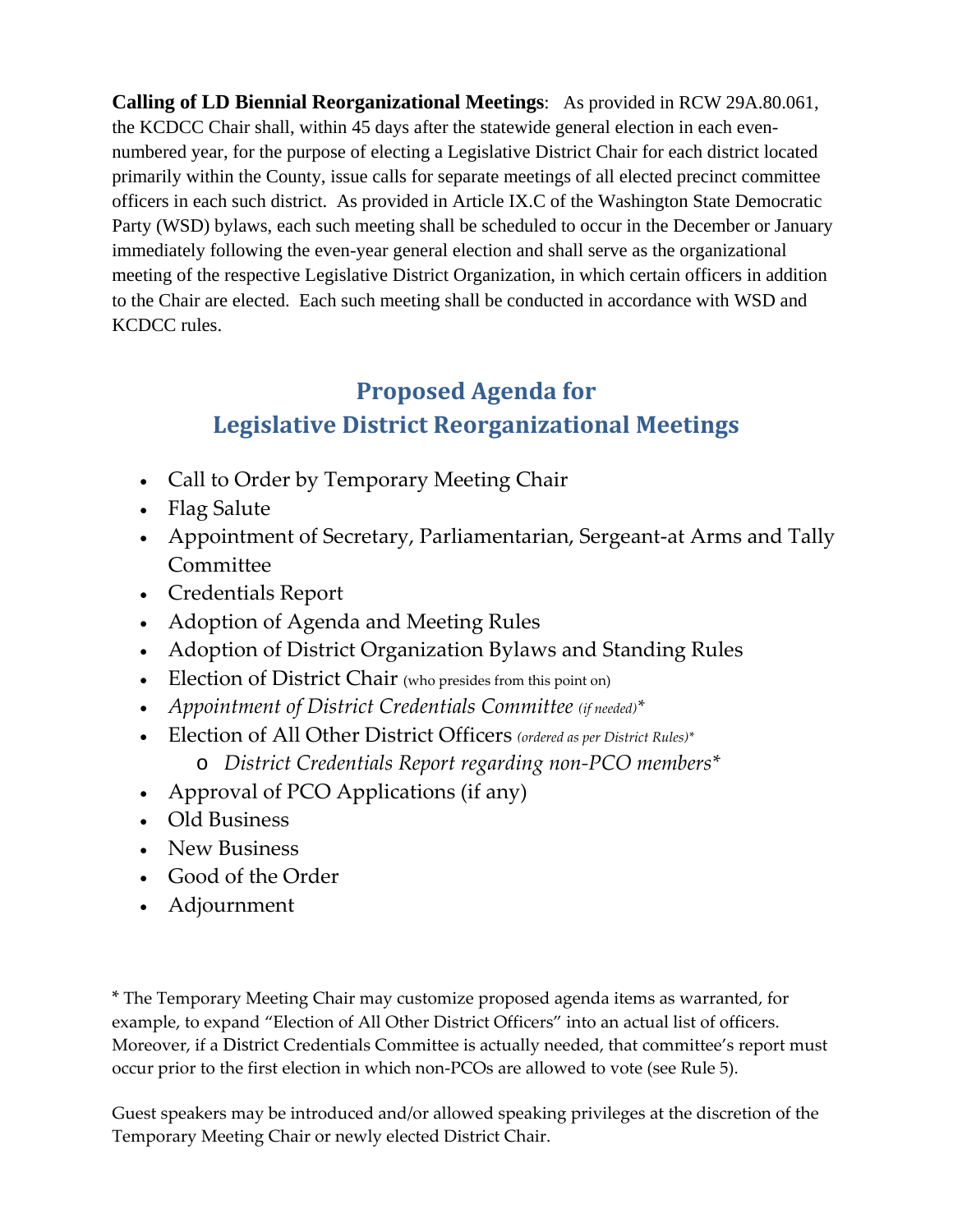# **Proposed Rules for Legislative District Reorganizational Meetings**

- **1.** The meeting shall be called to order by a Temporary Meeting Chair, who shall be either the KCDCC Chair or his/her designee. The Temporary Meeting Chair
	- **a)** shall have appointed a Credentials Committee to administer sign-ins for the District's Precinct Committee Officers (PCOs);
	- **b)** shall also appoint*,* for the meeting, a Secretary, Parliamentarian, Sergeant-at-Arms, and Tally Committee; and
	- **c)** shall preside until a District Chair has been elected.
- **2.** Anytime after adoption of the Agenda and meeting Rules, the body may adopt bylaws. In the event no new bylaws are adopted at the meeting, the existing District Organization bylaws are acknowledged as remaining in effect.

Regardless of whether bylaws adoption is postponed, the body may adopt standing rules for the District Organization.

- **3.** Only District-resident PCOs elected at the August 5, 2014 primary—including those elected by virtue of being the only candidate to file in a precinct— shall be eligible to vote on the adoption of bylaws or in elections for
	- **a)** District Chair;
	- **b)** Vice-Chair (i.e., the office considered to be *the* Vice Chair of the organization for WSD purposes, even if the actual title is different; e.g., "First Vice-Chair" or "Vice-Chair for Pierce County");
	- **c)** State Committeeman and State Committeewoman;
	- **d)** Representatives and Alternates to the KCDCC Executive Board, including the Vice-Chair for King County in those districts where such office exists and differs from the Vice-Chair of the organization per clause (b) above;
	- **e)** Representatives to other county central committees, as applicable;
	- **f)** Representatives to congressional district organizations, as applicable.
- **4.** Officer elections shall proceed in the sequence specified by District rules (as defined in Rule 9), which, in turn, defaults to the order the offices are first listed in the District Organization's bylaws, so long as
	- **a)** the District Chair is elected first, and,
	- **b)** if District rules fail to provide for election of one or more of the officers listed in Rule 3 as required by WSD or county committee bylaws, those missing elections shall be held, in the order specified by Rule 3, immediately after the election for the last required office provided for.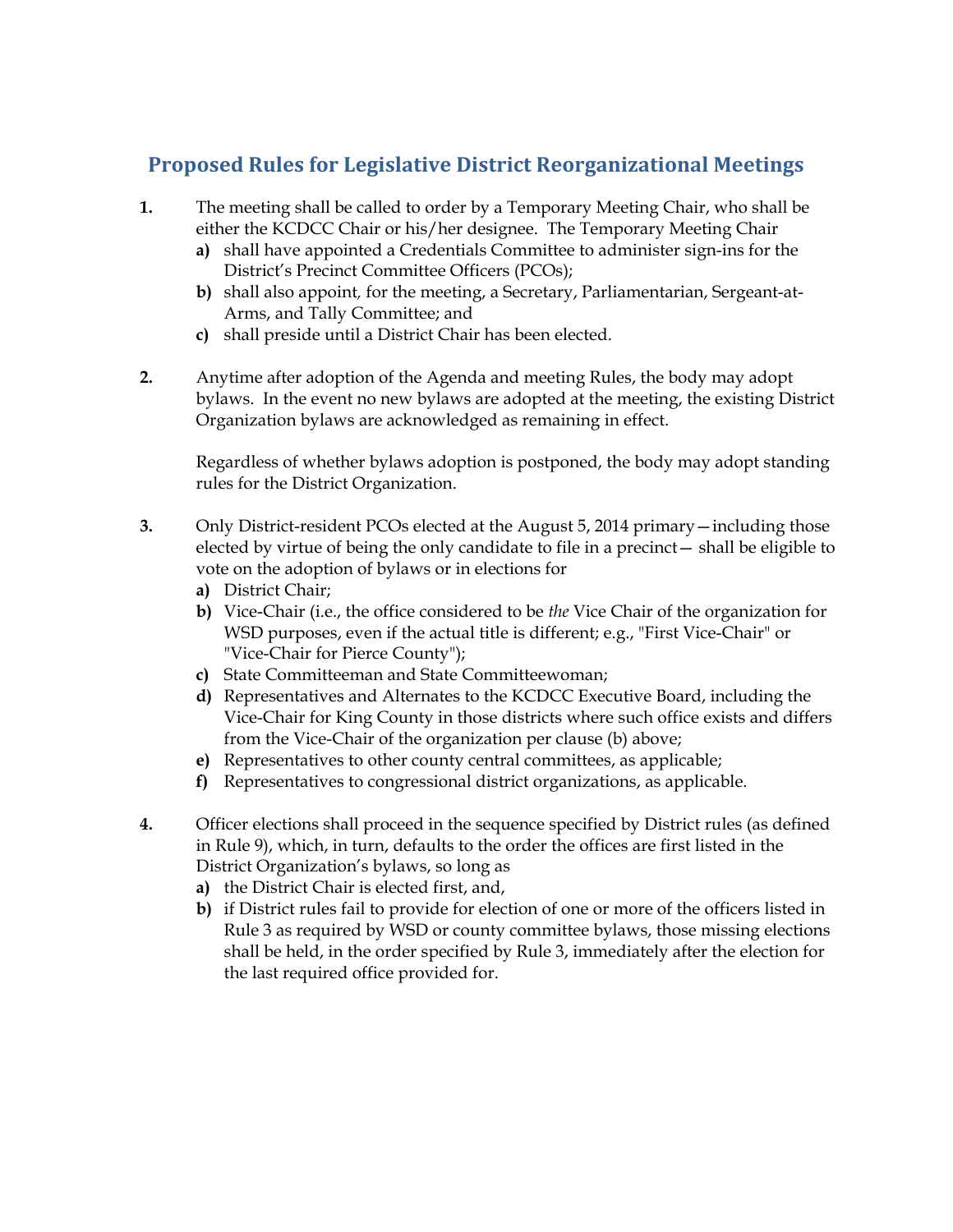- **5.** If there exist officer positions or subsequent business on which non-PCO members of the District Organization may vote, and such voting members exist (even if only potentially via renewal of membership with immediate voting rights pursuant to District rules):
	- **a)** a District Credentials Committee to process membership renewals and issue credentials to eligible non-PCO members present shall be formed as per District rules, or, if District rules do not address such matter, shall be appointed by the District Chair upon his/her election; and
	- **b)** upon completion of the last officer election prior to those officer elections and subsequent business that non-PCO members may vote on,
		- **i.** the meeting shall, if necessary, recess to allow completion of membership renewals and credentialing for all non-PCO members present at that time, following which
		- **ii.** the District Credentials Committee shall report on the non-PCO members, which shall include the total number of such members credentialed;

provided, however, that credentials issued to non-PCO members must be visually distinct from those issued to PCOs, and any ballots issued to non-PCO members must be visually distinct from those used for elections where only PCOs are allowed to vote.

- **6.** The process for nominating and electing all positions shall include the following:
	- **a)** Call for nominations.
	- **b)** Closing of nominations.
	- **c)** One-minute nomination speech for each candidate, in which the order of speeches is determined by the order of nomination.
	- **d)** One-minute seconding speech for each candidate.
	- **e)** Speakers for all races may be PCOs, candidates, or other residents of the Legislative District willing to publicly declare themselves as Democrats.
- **7.** Uncontested candidates may be elected by acclamation. For contested elections, a written ballot is required.

When PCOs vote for organizational officers (e.g., chair, vice chair, secretary, treasurer, state committeepersons), they do not have to vote by signed ballot provided that there is a mechanism to ensure the eligibility of those who cast ballots; e.g., a check-off list, sign-in-sheet, or ballot receipts. (WSD Charter VII.G.2). If District rules do not specify whether signed ballots are required in this case, this decision shall be made by the body prior to election of the District Chair.

- **8.** Persons approved by the body to be appointed to fill a PCO vacancy do not actually become PCOs until appointment by the County Chair, and no such appointment shall be effective prior to adjournment of the reorganization meeting. This does not preclude such persons being treated as members of the District Organization immediately upon approval if District rules so allow.
- **9.** District rules, i.e., the District Organization's bylaws, special rules of order, standing rules, and designated parliamentary authority—or, lacking such, the latest edition of Roberts Rules of Order Newly Revised— shall govern all other aspects of the meeting.